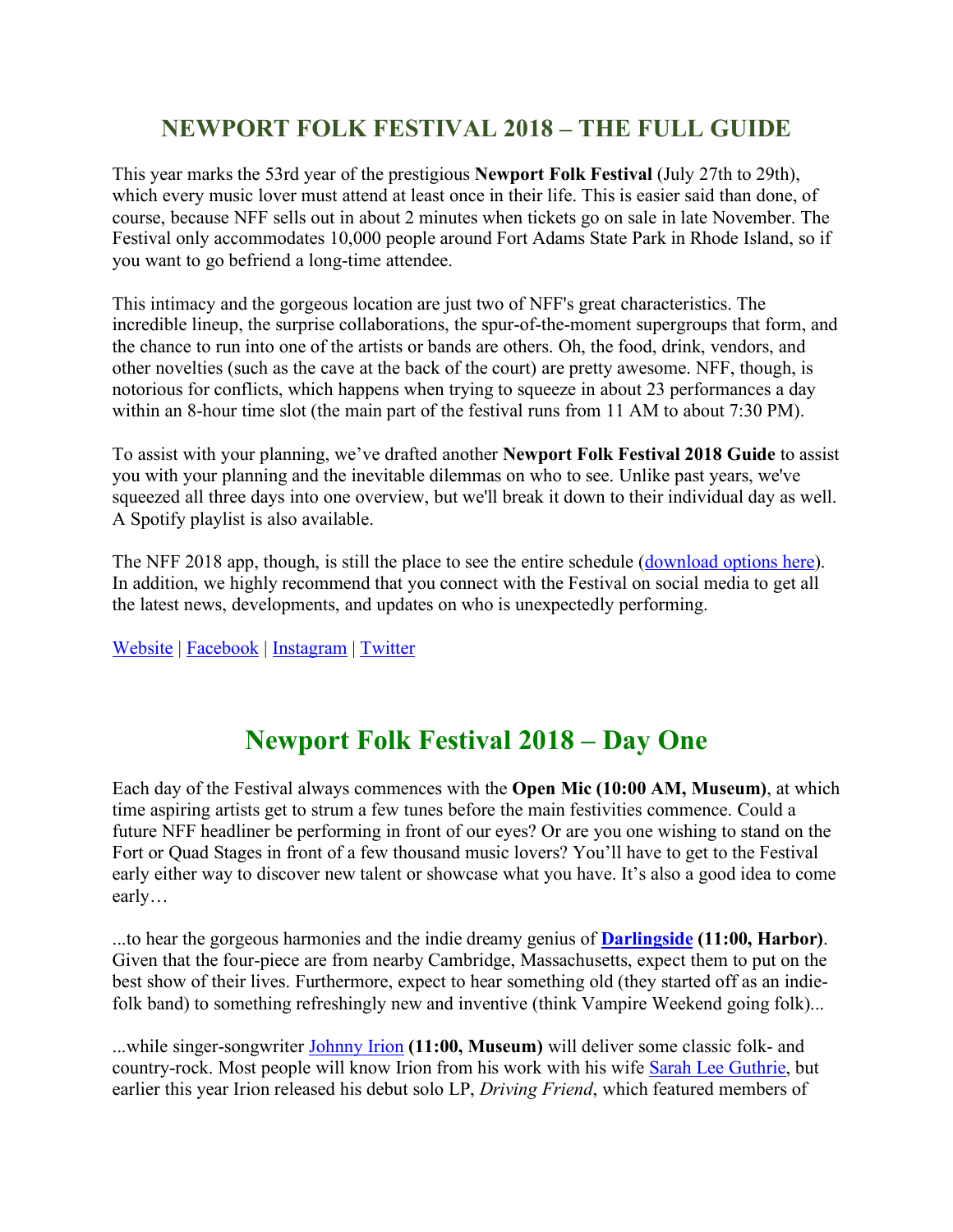Dawes, Wilco, Nicki Bluhm, and The Gramblers. This alone displays the respect he has earned in his nearly three-decade career, and those who see him will be rewarded with moving and intimate stories...

...but Tuck & Patti 's **(11:00, Quad)** story might be the Festival's most moving moment. For over four decades, the married couple have been performing together, and to this day they continue to experiment and expand their sound. Folk, blues, R&B, rock, and jazz, they've done it all, but they're mostly known for their innovative take on jazz with William Charles "Tuck" Andress perfecting his *soft virtuosity* approach and Patricia "Patti" Cathcart Andress serenading audiences with one of the most captivating voices in all of music...

...and captivation will be in order when Fantastic Negrito **(11:20, Fort)** arrives. The Massachusetts native now Oakland resident rose to indie stardom when he won NPR's Tiny Desk competition in 2015 and since then Xavier Amin Dphrepaulezz has been blowing the minds of concert-goers with his blazing mix of blues, R&B, soul, and rock as well as his politically- and socially-charged lyrics. This show is the Festival's wake-up call...

...and **Courtney Marie Andrews (12:00, Museum)** is the first of many artists that people will be talking about long after the Festival concludes. A long-time favorite of ours and a seasoned musician whom Ryan Adams has praised, the 27-year old Andrews has already released six albums! Her latest, *May Your Kindness Remain*, rekindles the magic of '70s country and countryrock, and it should be recognized as one of the year's very best, just like how her previous record, *Honest Life*, was in 2016. Discover why audiences in Europe have embraced her...

...or alternatively discover the worldly talents of Mali's Sidi Touré's **(12:05, Harbor)** music. You don't need to speak nor understand French. All you need is an open mind and be willing to stand, dance, and clap, as the Bamako-based artist and his band deliver their inventive brand of songhaï blues. If you have no idea what this is, then go see the quartet and be mesmerized by exquisite guitar work while shaking your hips to the Afro-beat rhythms...

...but if the fiddle is your thing, then Amanda Shires **(12:15, Quad)** should be the choice. Don't expect, however, a classic performance. Instead, prepare for a roots-rock / rock 'n roll show that will make you think the hour is 10 PM and not just the start of the afternoon. Her fifth album, *To The Sunset*, is set to be released on August 3rd, and it promises to be a rollicking effort. Don't be surprised if Jason Isbell & the 400 Unit show up...

...and expect a few surprises when JD McPherson **(12:35, Fort)** takes the stage. The celebrated blues-rocker / rockabilly revivalist is no stranger to NFF, and a few of his closest friends will be performing during the three days. As such, anticipate a few guests to show up, but keep your eyes fixated on the Oklahoma native because he and his band will have the audience in a jubilant mood. He'll also get them fired up with some not-so-light banter, which is another part of NFF's appeal...

...and Erika Wennerstrom **(1:00, Museum)** is one to never hold anything back. The Heartless Bastards front woman possesses one of the most unique and incredible voices, which adds to the intensity of her songs that range from intimate, personal tales to observations of the state of the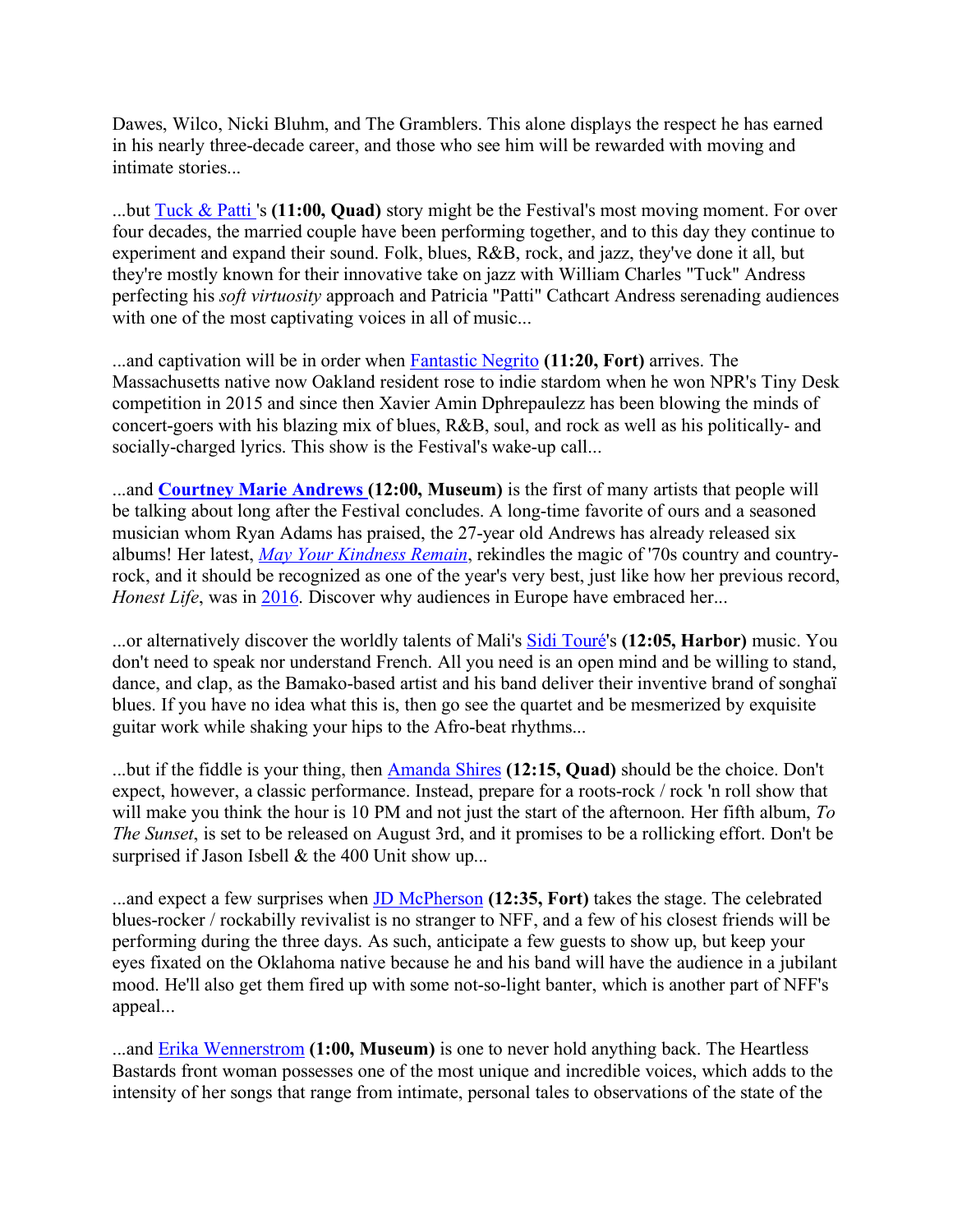world. Her solo debut album, *Sweet Unknown*, though, is Wennerstrom's the most emotional, heartfelt, and uplifting output, where she shares tales of redemption and strength. It's a bit of a shame that she's in the Museum because her voice could fill up the entire State Park...

...while Kate Stables and her band This Is The Kit **(1:30, Harbor)** will leave people hushed with their spellbinding indie-folk. Their last album, *Moonshine Freeze*, was 40 minutes of attentiongrabbing music, where every blissful note and immaculate lyric left listeners in suspended motion. Her presence at Newport Folk Festival is also one of achievement, as it wasn't until her third album, 2015's *Bashed Out*, and after more than a decade of constant touring that brought her into indie limelight...

...which is an experience that outlaw country artist Tyler Childers **(1:25, Quad)** knows far too well. While Childers is still relatively young (still just 27-years old), he's been active for nearly a decade and his debut album, *Bottles and Bibles*, barely registered on music charts and across the blogsphere. Undeterred, he continued to ply his trade, releasing two EPs and constantly touring. Eventually, as predicted, people started to know his name, including Sturgill Simpson, who would produce Childers' breakthrough sophomore LP, *Purgatory*. Now, Childers is one of country music's shining stars...

...standing alongside the incomparable Margo Price **(1:50, Fort)**. The Nashville native has been a mainstay at NFF, having performed or supported artists at the Festival the past two years, including her memorable duet with Kris Kristofferson. This time around, however, fellow performers will be lining up to collaborate with country music's new queen, the next Tammy Wynette and Dolly Parton if you will. Yes, indeed, royalty is in the house...

...and speaking of which, The Autumn Defense **(2:05, Museum)** features two kings of indie rock and Americana. They are John Stirratt and Pat Sansone, who are known for their work with the great Wilco (Stirratt is an original member and was with Uncle Tupelo). Together, they head west and back into time, recreating the lavish sounds of '70s LA rock. Their presence at the Museum will make the old brick building feel like Venice Beach or Malibu, where the few dozen patrons inside will think they're cruising or rollerblading down the grand boardwalks...

...yet nearby a Los Angeles artist will be swooning audiences with his deft instrumentation, sensual voice, and brilliant mix of classic R&B, soul, folk, downtempo, and trip hop. His name is Moses Sumney **(2:25, Harbor)**, who is one of music's grandest and most respected innovators. Somehow, Sumney continues to fly under the radar with mainstream audiences, but mention his name to Sufjan Stevens or Solange Knowles and they speak glowingly about his talents. We highly expect him to be one of the most talked-about artists when the three days conclude...

...and new supergroup Glorietta **(2:40, Quad)** will also be in the conversation. Featuring Jason Robert Blum, Noah Gundersen, Adrian Quesada, David Ramirez, Matthew Logan Vasquez, and Kelsey Wilson, this collective would seem to be the genesis of NFF Executive Producer Jay Sweet (and maybe it was). As such, they are a natural fit for the festival, and their rollicking country-rock and Americana will have everyone under the big tent up on their feet. Expect several massive ovations ...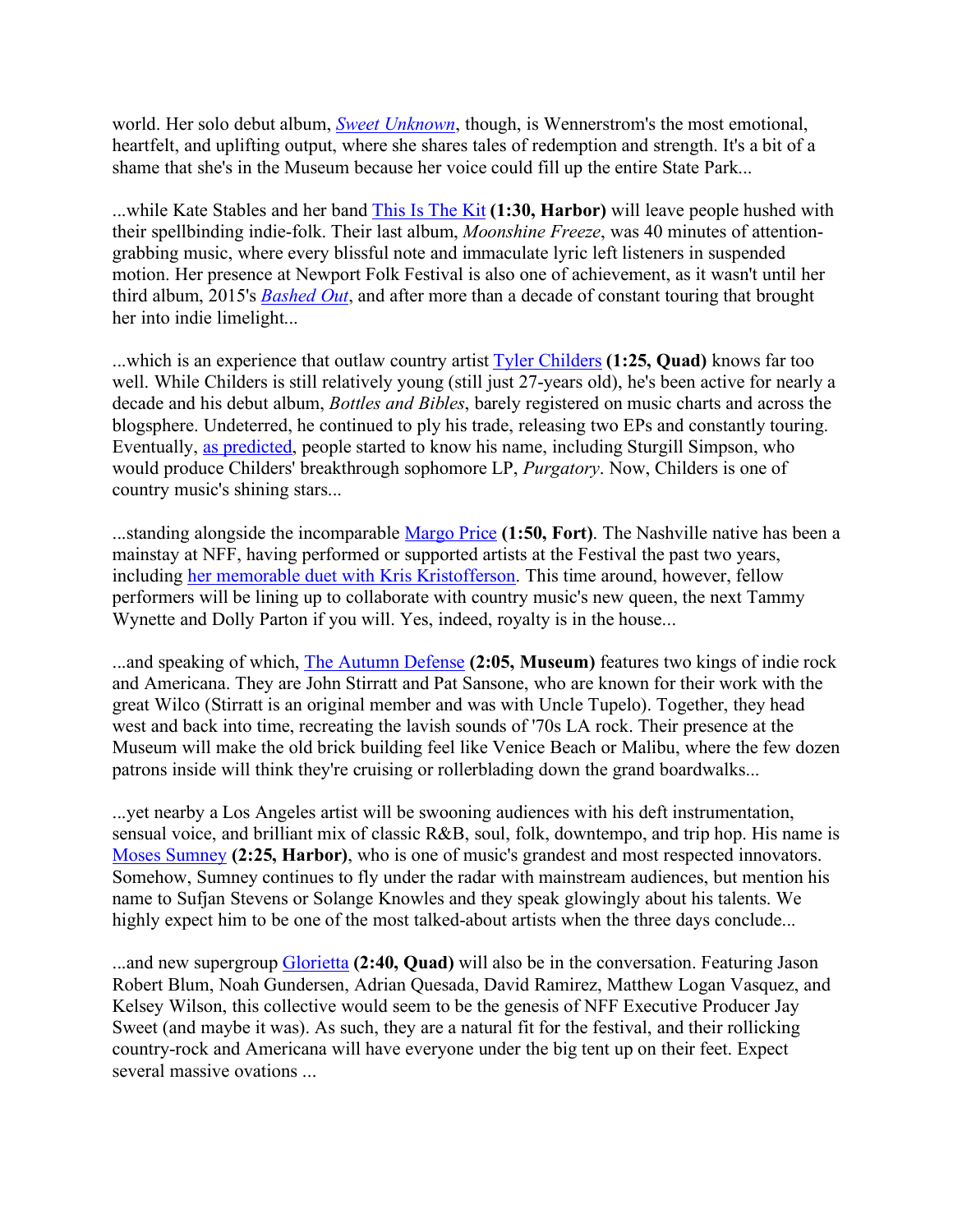...which will also be the case for Lucius **(3:10, Fort)**. For the past four NFFs, Jess Wolf and Holly Laessig have been everywhere. We mean everywhere! They've performed with the full band, sang with Mavis Staples, and backed up Roger Waters during his incredible performance in 2015. This time around, the entire quartet will be at the Fort, and they likely won't be alone. We fully anticipate they'll be joined by several special guests (we suggest starting a pool with your friends) as well as them including some classic folk tunes to go with their upbeat pop fare on their excellent 2016 album, *Good Grief*...

...and these two words likely will be uttered by those who stay for the three-hour musical treat, **Hotel Song Swap (3:30 to 6:30, Museum)**. Six extremely talented bands and artists will take the stage for between 20 to 30 minutes, sharing stories and songs related to their lives as touring musicians. Oh, expect them to cover some Townes Van Zandt plus collaborating together on a few numbers. The guests include rock 'n roll outfit The Band Heathens **(3:30)**; award-winning country artist Jack Ingram **(4:00)**; indie chameleon Butch Walker **(4:30)**; living guitar legend and country-rock artist Paul Cauthen **(5:00)**; rising Americana / country-folk singer-songwriter John Fullbright **(5:30)**; and the firebrand rock 'n roll of Jonathan Tyler **(6:30)**. The collaboration potential is off-the-charts and maybe a new supergroup could form out of this...

...which is what Rachael & Vilray **(3:45, Harbor)** are. Featuring Rachael Price of Lake Street Dive and composer and songwriter Vilray, the longtime friends first met at the New England Conservatory of Music 2003. While their main projects have long been retro-inspired, they're turning the clocks further back and reinterpreting the blues, jazz, and pop of the '20s, '30s, and '40s. As such, expect several audience members to utter the names Gershwin, Billie Holiday, Etta James, and Frank Sinatra and deservedly so because the duo's songs are as timeless...

...as the beautiful music (and magic) created by Ben Harper & Charlie Musselwhite **(4:10, Quad)**. The duo first collaborated in 2013 and released the Grammy-winning *Get Up!* Five years later, they returned with another record, *No Mercy In This Land*, that will surely garner Grammy attention in 2019. While the two bridge classic folk arrangements with contemporary blues-rock, they've kept the one characteristic common to both genres – capturing today's history through fearless storytelling...

...and this trait explains why **Sturgill Simpson (4:40, Fort)** has become a living legend within the country scene, especially after he unexpectedly took home the 2017 Grammy for Album of the Year with the transcendent *A Sailor's Guide to Earth*. His music is unlike anything in music let alone country. He can get gritty and dirty and belt out roaring outlaw country tunes. He can dial back the noise and serenade with an intimate and personal story. Then he'll add some doowop, orchestral pop, soul, and Motown. And he does all of this within one song let alone an entire LP. He'll go down as one of music's great artists...

...which is a title that should be bestowed upon The Wood Brothers **(5:10, Harbor)**. Like some of their contemporaries, they have avoided using boiler plates and tackling the same old topics. They've instead merged roots, blues, and folk into one unique and evocative sound. Think of a concert at Levon Helm's farm, where any number of artists from across many genres come together for one night to perform. At the end of the evening, they're jamming together and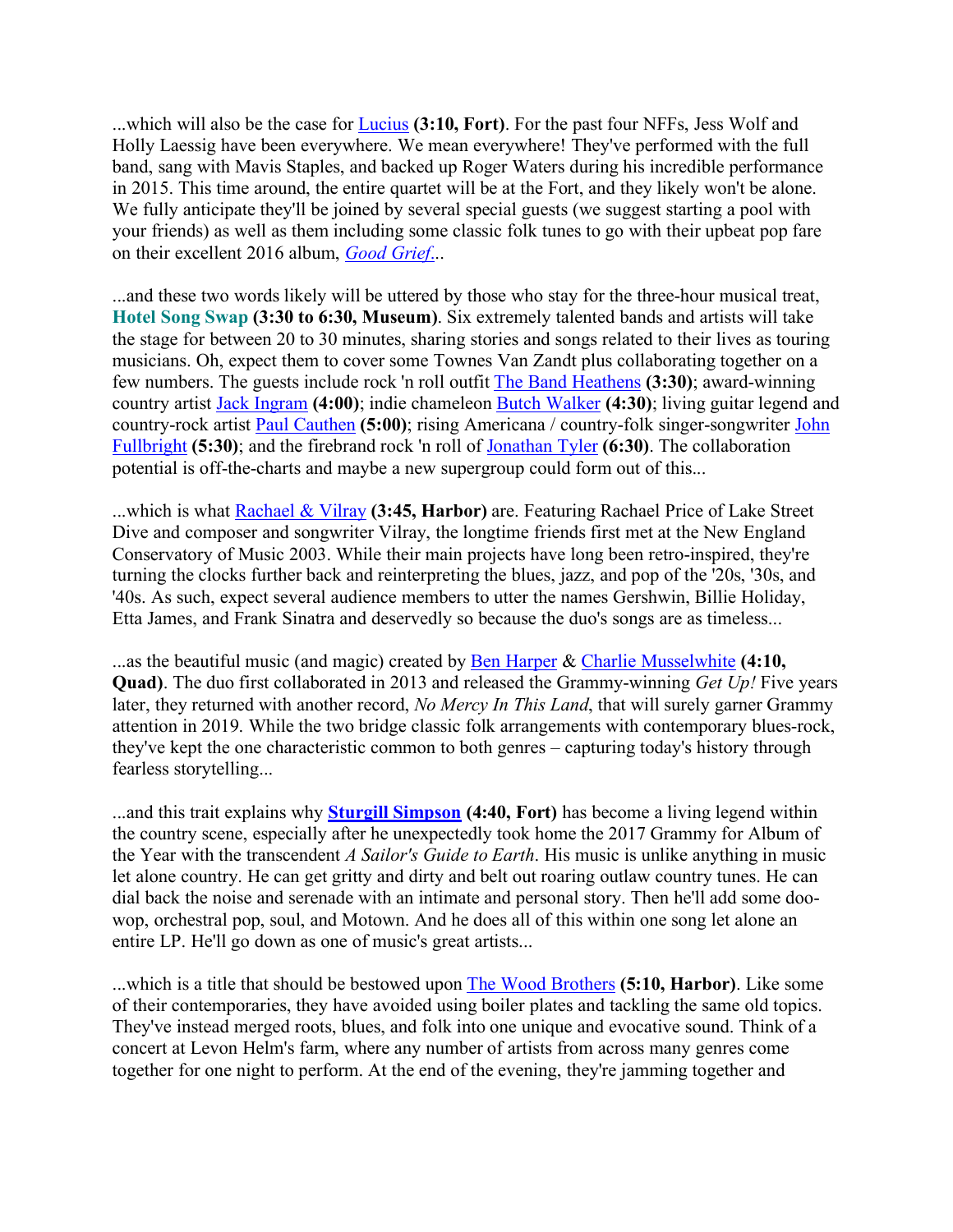creating something new and refreshing. That's the power and brilliance of Oliver Wood, Chris Wood, and Jano Rix...

...and in the case of Annie Clark – a.k.a. St. Vincent **(5:40, Quad)** – everyone acknowledges her genius, including David Byrne. Clark is everything in the proverbial musical kitchen sink – guitar god, songwriter extraordinaire, incomparable composer, and stunning vocalist. She's also no one-trick pony, as exhibited by her synth-driven, latest album, *MASSEDUCATION*. Oh, she's also a talented choreographer, who scripts her concerts right to the finest detail. What she will have in store at Newport is unknown, but given the setting and environment expect her to change things up and possibly ad lib it a bit. No matter how she approaches the performance, she will most likely leave people completely captivated and talking about her show for a very long time...

...just like what Jason Isbell did back in 2013 and again in 2015. Since those shows, many people have clamored for the former Drive-by Truckers member to headline one of the Festival's days, and he'll get that opportunity with his band **The 400 Unit (6:15, Fort)**. While they will likely play plenty from their last album, *The Nashville Sound*, don't be surprised if Isbell and company go off the board and cover some politically- and socially-charged numbers. This is Newport Folk Festival after all – it's not merely another music festival but a gathering of the like-minded who wish to positively change the world. There isn't a better artist to end Day 1 than one of America's most gifted songwriters.

## **Newport Folk Festival 2018 – Day Two**

Following the traditional **Open Mic (10:00 AM, Museum)**, Day Two of Newport Folk Festival 2018 kicks off with some crowd-pleasing bluegrass Americana in in the form of Boston's own CAAMP **(11:00, Harbor)**. Imagine Hozier dropping in on a The Head and The Heart rehearsal and that's essentially what you get with Taylor and Evan's project. Or in other words, the duo will likely be one of the Festival's unlikely stars who will be asked to return in two years time...

...which is the time elapsed between Kaia Kater's **(11:00, Museum)** sensational album *Slow Burn* and her debut appearance at NFF. The Toronto-based banjo expert and singer-songwriter gives bluegrass and indie-folk a dark, mystical appeal, which makes the Museum the perfect setting for her Appalachian folklore. Come and take notes and photos because a little bit of history will be made this morning, specifically a young woman making a permanent mark on the Festival and leading people to draw comparisons to Gillian Welch, Ruthie Foster, and Abigail Washburn...

...while Philadelphia old-school rockers Low Cut Connie **(11:10, Quad)** will be compared to everyone from J. Roddy Walston and the Business to Okkervil River. And you know what that means – a jolly good time will be had under the big tent with plenty of hand clapping, dancing, and screaming and shouting. But the sextet will do more than entertain, they will also amuse and provoke with their tales of long road trips and struggling to get through life's many obstacles. They are, in a sense, an American band through and through...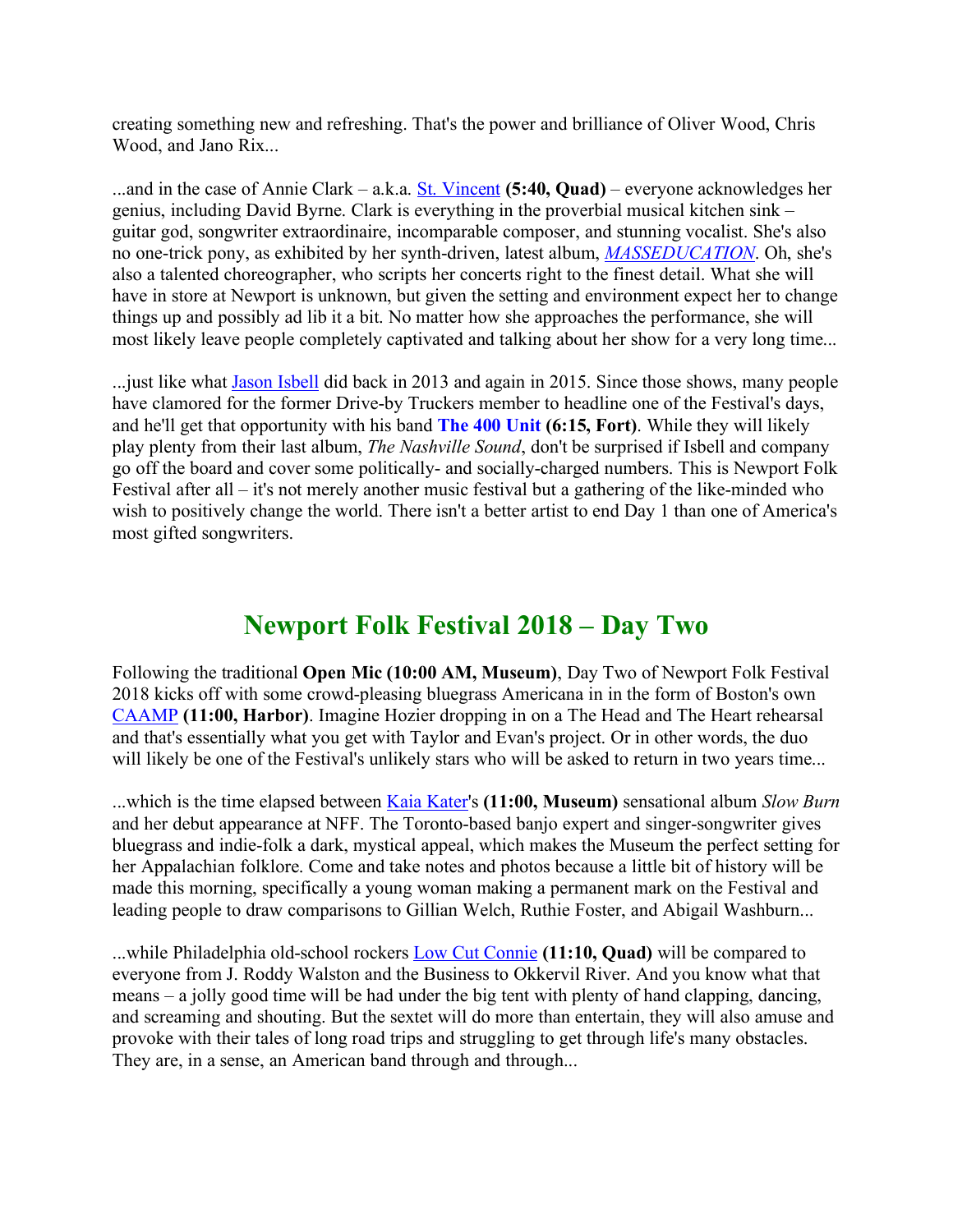...and Curtis Harding **(11:30, Fort)** is the artist who is the new flag bearer of retro R&B and soul. He is the heir to Charles Bradley, Sharon Jones, and Lee Fields, which he emphatically proved on his remarkable 2017 album, *Face Your Fear* (which was one of our 50 Favorite Albums of 2017). Now Harding won't dress up in the bright, silky attire that the late Mr. Bradley once donned, but like The Screaming Eagle of Soul he'll bring you back to the '50s, '60s, and '70s when the genres were at their artistic heights. He'll also get you on you feet and moving...

...whereas Bedouine **(12:05, Harbor)** will make you feel wistful with her arresting dream-folk. The project of Syrian-born Azniv Korkejian, Bedouine's story is one that personifies the American Dream – a young woman and her family immigrating to the USA and doing things they could never have imagined before. She translates some of her experiences and emotions on her gorgeous debut album, which was celebrated by *The Independent* newspaper in the UK, *The Guardian*, Mojo, and Uncut. Now NFF goers will get to be charmed and dazzled by one of 2017's hidden gems...

...and this label should also be reserved for singer-songwriter Zane Campbell **(12:05, Museum)**. The country-bluegrass-folk artist is like the bridge between the past and the present, bringing together the classic music that once filled the Smokey Mountains with more modern takes of folk and even touches of punk (at least in his songwriting, where he's unafraid to get political). As you sit and listen to him, you might quietly hope that the Cohens will make a sequel to *O Brother, Where Art Thou?*, with Campbell responsible for the soundtrack...

...while the criminally underrated Hiss Golden Messenger **(12:15, Quad)** has been writing the soundtracks to our lives for more than a decade. Led by M.C. Taylor, the folk-rock outfit from North Carolina have delivered one memorable album after another, including 2017's *Hallelujah Anyhow* and their 2016 masterpiece *Heart Like a Levee*. If their performance at the 2015 edition and Deer Tick's post-NFF show are any indications, their performance should be one of the most energetic and explosive of the Festival. The big tent won't be able to contain them...

...and thankfully NFF scheduled Lukas Nelson & Promise Of The Real **(12:30, Fort)** for the big stage because his combination of country-rock and roots-rock is boisterous. Actually, that might be an understatement. Their set will feel like a party both in the field and on the stage. With respect to the latter, expect the Lucius ladies to be singing backup (they did on their 2017 selftitled album) and other guests to join them. For instance, we could use the Deer Tick and Middle Brother lads showing up...

...and who knows who might make a presence at Nicole Atkins Digs Other People's Music **(1:10, Museum)**. Anyone who has followed the New Jersey native's career knows that she's a throwback, creating retro soul and pop for the most part. She'll showcase this side on Sunday, but on Saturday she will be covering some classic tunes. Exactly what, we have no clue, but if we had to guess we would imagine maybe some Billie Holiday, Fiona Apple, June Carter, and Woody Guthrie. Yes, she is that versatile...

...as is Daniel Norgren **(1:15, Harbor)**. Most pigeonhole the Swedish artist as a folk musician, but he is so much more. He is an innovator who makes bold, breathtaking, and cinematic soundscapes. He definitely can craft a stunning folk tune, but he's at his best when he channels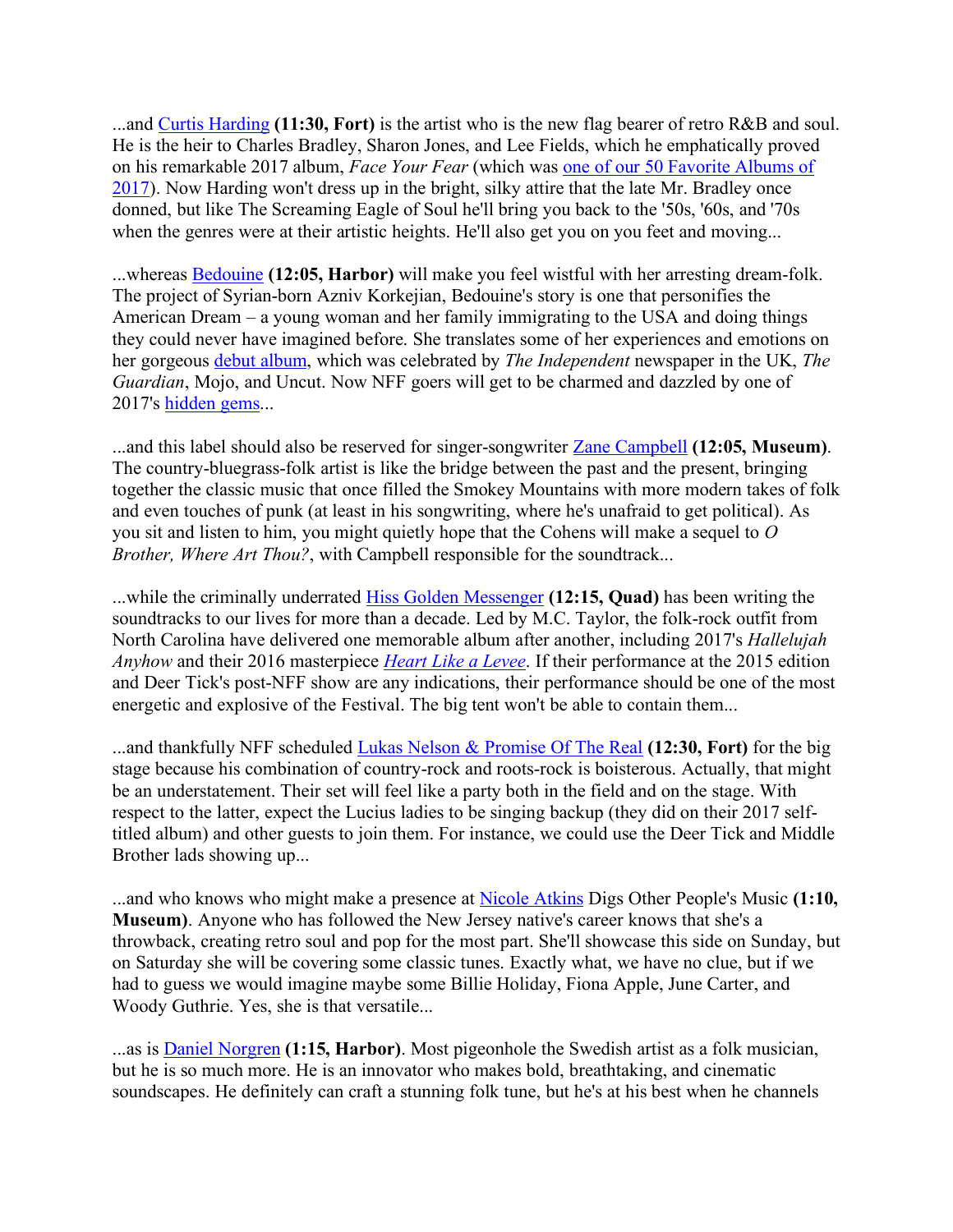his inner José González and Sam Beam and casts a spell upon all those listening. There won't be anything more beautiful to hear during the three days than Norgren's intimate songs...

...and there won't be anything as outrageously fun and ostentatious (we say this as a compliment) as Tank and The Bangas' **(1:25, Quad)** set early in the afternoon. The winners of the 2017 NPR Tiny Desk contest, the New Orleans collective have developed a reputation for their energetic shows and a style that has no definition. Funk, pop, soul, hip hop, and blues, they are a kaleidoscope of sounds and emotions. One moment, they could be banging out catchy tunes å la Sly and The Family Stone and the next moment front woman Tarriona Ball turns into Mary J. Blige, Macy Gray, and Lauren Hill – and all within one song. Get a seat early because the tent will likely be overflowing...

...whereas the front barrier at the Fort will be overwhelmed with fans of Valerie June **(1:50,**  Fort). It's hard to believe that it has been almost a decade since June first appeared on music fans' radar with her exceptionally unique voice and style, which blends folk, Americana, soul, gospel, and blues. Anyone who saw her in 2014 at NFF will still remember the powerful yet intimate performance she gave at the Quad. This time around, however, she gets to grace thousands of fans at the grandest stage of them all...

...on which the underrated and underappreciated Laura Veirs **(2:15, Museum)** will hopefully one day perform. This way, more people can discover the talent of one of the 21st Century's great singer-songwriters. Every single one of her albums is excellent, including the recently released *The Lookout* and our personal favorite, 2010's *July Flame*. For fifty minutes, Veirs will send those in attendance through the rabbit hole and into her brilliant and imaginative world, where the grandest stories and fairy tales come to life...

...and the past 18 months has been exactly that for Phoebe Bridgers **(2:25, Harbor)**. She teased people with her talent in 2014 with a couple of singles and covers and again in 2015 with Ryan Adams-produced EP, *Killer.* It was in 2017, however, that saw the LA-based artist truly break through. Her debut album, *Stranger in the Alps*, was beyond beautiful. It was a piece of masterful art and literature that ended up on a few "Best of" or "Favorites" lists. Like how her friend Julien Baker did back in 2016, we fully anticipate the audience and everyone walking by to be silent when she takes the stage and in complete awe of her quiet power...

...and the star power that makes up **Beneath The Sacred Mountain: A Cosmic American Revue (2:40, Quad)** will equally leave mouths agape. Curated by Matthew E. White and Phil Cook, we're not exactly sure what to expect. We do know that the Spacebomb house band will be on stage. We can also guess that this set will delve deep into the history of American music, possibly a mix of Americana, folk, bluegrass, and possibly psychedelia. There probably will be plenty of special guests joining these two great songwriters and producers, which translates to unforgettable memories to be created...

...just like every Shakey Graves **(3:10, Fort)** performance. Better known to friends and family as Alejandro Rose-Garcia, the Austin native will grace the big stage for the first time (not including the times he participated in the big collective shows), and there's no question that he's ready for it. For that matter, he probably should have been on the Fort a few years ago and an argument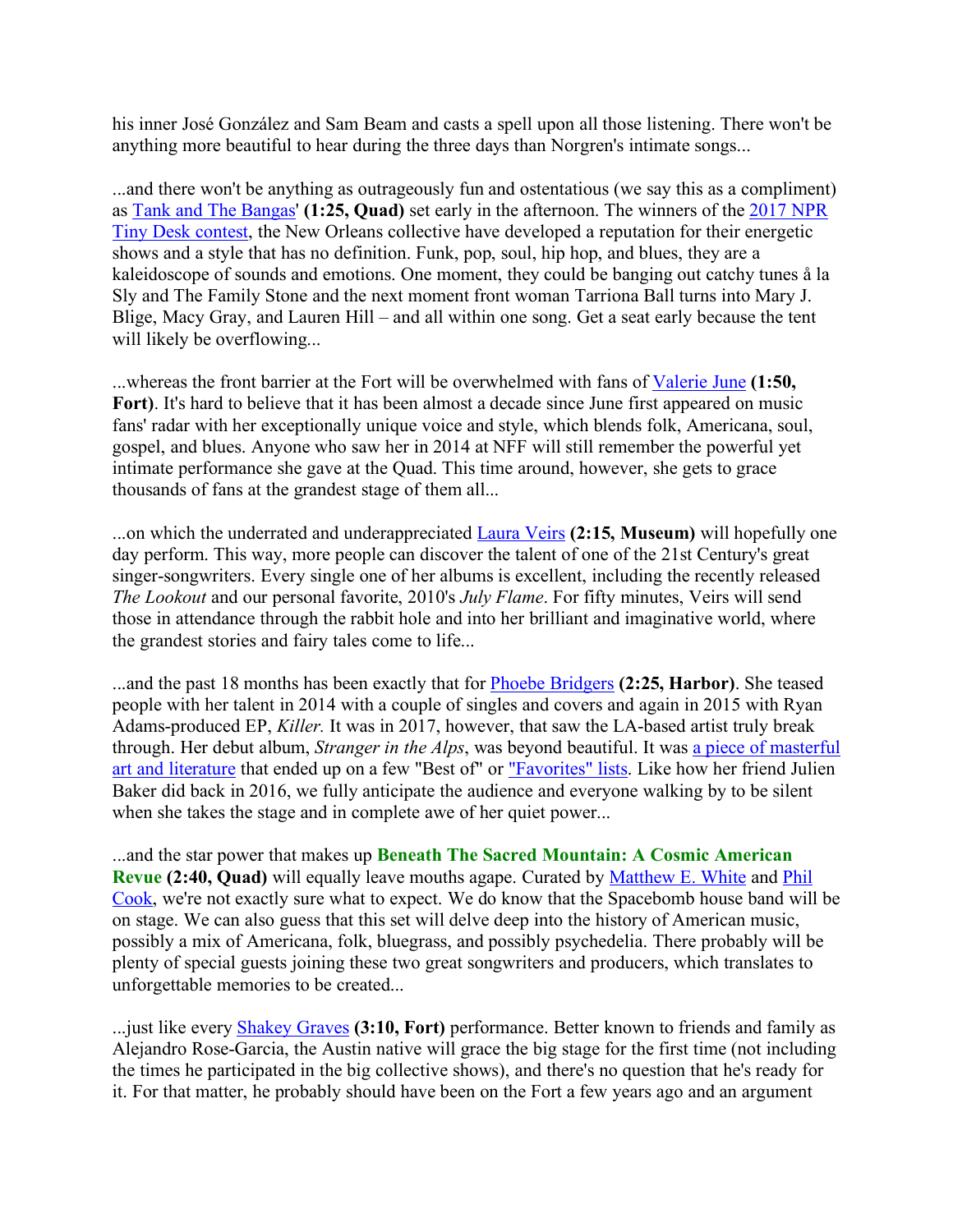could be made he should be on later. Expect there to be a lot of movement on and off the stage, as Rose-Garcia should be joined by a supporting band, a host of guests, and performing as a oneman band, which is how it all first began. What will be interesting to observe is how he translates his 2017 album / double EP – *Shakey Graves And The Horse He Rode In On (Nobody's Fool and The Donor Blues EP)* – to the big stage, as it was a low-key and intimate affair. Then again, maybe he'll focus on the rocking *Can't Wake Up*. But given this is Shakey Graves, we know he will deliver one of this year's marquee sets...

... while back inside, one of NFF's finest friends **JP** Harris will be curating a collaboration explosion called **Outside Folk (3:30-6:15, Museum)**. Gifted guitarists and great songwriters from across multiple genres – folk, rock, country, Americana, blues, psychedelic – will team up to cover classics and possibly share new tunes they've created (or spontaneously crafted on the spot). There will be plenty of storytelling and lots of laughs to go long with the great music. Scheduled performers include: Jonathan Tyler & Ramsay Midwood **(3:30)**; Matt the Electrician & Chris Smither **(4:05)**; JP Harris & Patrick Haggerty of The Autumn Defense **(4:50)**; Lula Wiles & Valerie Mindel (5:30). Hopefully someone will be recording this....

...and hopefully the cameras will be on when country-folk-Americana singer-songwriter Colter Wall **(3:40, Harbor)** takes the stage. The Saskatchewan native checks all the boxes when it comes to describing a "throwback" artist – low-key, husky vocals, stories about life on the road, and always with his trusty guitar. The closest comparable we can think of is the legend John Prine. Colter has that kind of talent. The type of talent that one day people will be comparing new, young artists to him...

...although it seems Jenny Lewis **(4:05, Quad)** has long been the standard to which indie artists are held. There are plenty of reasons for why the former Rilo Kiley front woman has been adored by fans and critics. She's not one to stay stationary, effortlessly moving between indie-pop, country-pop, indie-rock, Americana, alt-country, and orchestral pop throughout her career. There's her bedroom-style vocals to go with her intimate and personal style of songwriting. And then there is her presence on stage, where the lights and all eyes become fixated on her. Lewis hasn't released anything new since her excellent *The Voyager* album in 2014, but there are rumors she's working on something new. So maybe she will offer some surprises...

...but for Courtney Barnett **(4:40, Fort)** she won't surprise anyone anymore. This isn't a critique of the Melbourne singer-songwriter, label owner, producer, and all-around one awesome individual. Instead, it is an acknowledgement that her hard work of the past five years – two albums, a collaborative record with Kurt Vile, a double EP, and constant touring across the globe – has finally paid off. She is recognized as one of the world's most gifted lyricists and greatest live performers. Every record she's released has exceeded excellence, including her latest, *Tell Me How You Feel*, which will most likely be on many of 2018's "Best of" or "Favorites" lists. The last time she played Newport (in 2016), the Quad almost exploded. How the Fort will hold up is a question we cannot wait to have answered...

...and another question we would like to have answered is why did it take NFF so long to bring Hamilton Leithauser + Rostam **(5:00, Harbor)** to Rhode Island. Well, we know schedules don't always line up, and it's better later than never at all. This super-duo featuring two of indie's and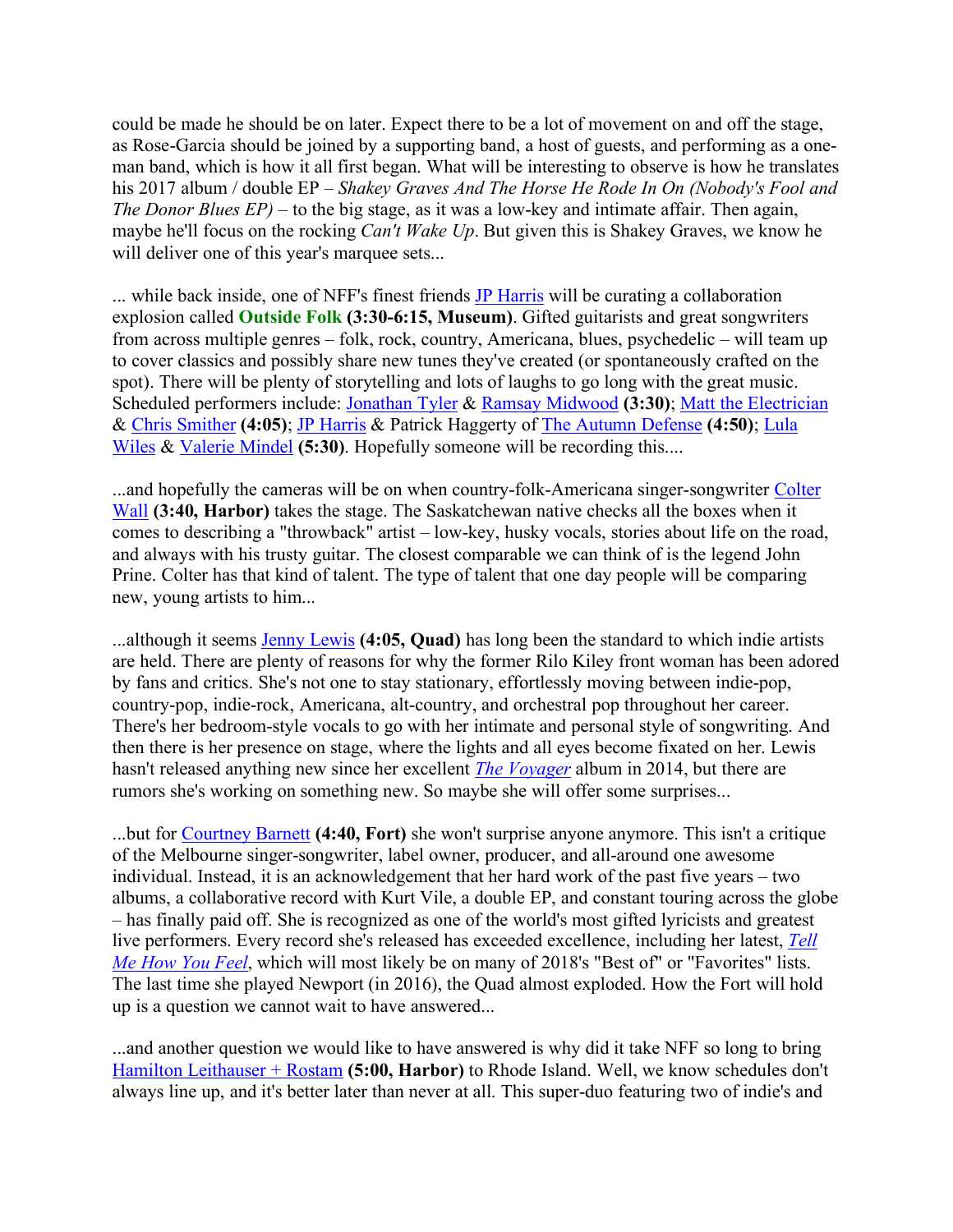NYC's finest artists is like ice and lemonade – the perfect combination for a summer's evening. Their first album together, *I Had A Dream That You Were Mine*, is literally made of dreams. It is an eye-popping and imaginative affair, so expect to see the audience at the Harbor paralyzed and entranced...

...yet laughter will emanating on the other side of the Fort Adams when Cheech & Chong **(5:30, Quad)** entertain the crowd. Will they sing and dance or do a stand-up comedy routine? Will they smoke a joint or four while performing? How many bongs will they have and how large will they be? With the famed comedic duo, expect than unexpected and come ready to have your belly aching with laughter. This should be one of the more unforgettable occasions of the Festival...

...and likewise whomever the **Unannounced (6:15, Fort)** artist/band is. We have heard rumors (such as one of the great folk-rock quartets of all-time), but it could also be more simplistic (e.g, Uncle Tupelo reuniting or Wilco performing given how many of the band members are at Newport). Or maybe Jay Sweet will do a stand-up routine, belt a few tunes, or allow Matt Vasquez to bury his belly into the NFF Executive Director's face once more (you had to be at the Blues Café two years ago to understand this). Whoever shall grace the main stage, it sure will be a landmark event, which is saying something for a Festival filled with them.

## **Newport Folk Festival 2018 – Day Three**

Like Friday and Saturday, Day Three commences with the popular **Open Mic (10:00 AM, Museum)**, which allows aspiring musicians to strut their stuff and receive some pointers. Once upon a time, Mt Davidson and his band mates– a.k.a. Twain **(11:00, Harbor)** – were dreaming of touring the world and performing at one of the most prestigious festivals in the world. Here they are, proving that dreams do come true if one puts in the thousands of hours of work and releasing one of 2017's most stunning albums in *Rare Feeling*. You'll be moved by his music, stories, and incredible voice...

...and on this Sunday morning the presence of Michael Trotter, Jr. and Tanya Blount-Trotter's project The War and Treaty **(11:05, Quad)** will elicit different emotions. Specifically, they will lift everyone's spirits and clean our souls with their roots and gospel blend. It will only take about 30 seconds for everyone under the tent to feel their power and succumb to it, allowing the duo to take us to the musical promised land. Get ready to shake your hips, clap your hands, and build up a little sweat...

..which certainly will be on order during **The Sunday Groove Featuring** Preservation Hall Jazz Band **(11:15, Fort)**. Over the past five years, the great New Orleans collective have become NFF's house band with their booming and energetic brand of jazz and engaging personalities. This time slot, meanwhile, has been reserved for them the last four years. If the past is any indication, Pres Hall will guide the procession on a fifty-minute cardio workout with 86-year old saxophone and clarinet player, the always smiling Charlie Gabriel, leading the way...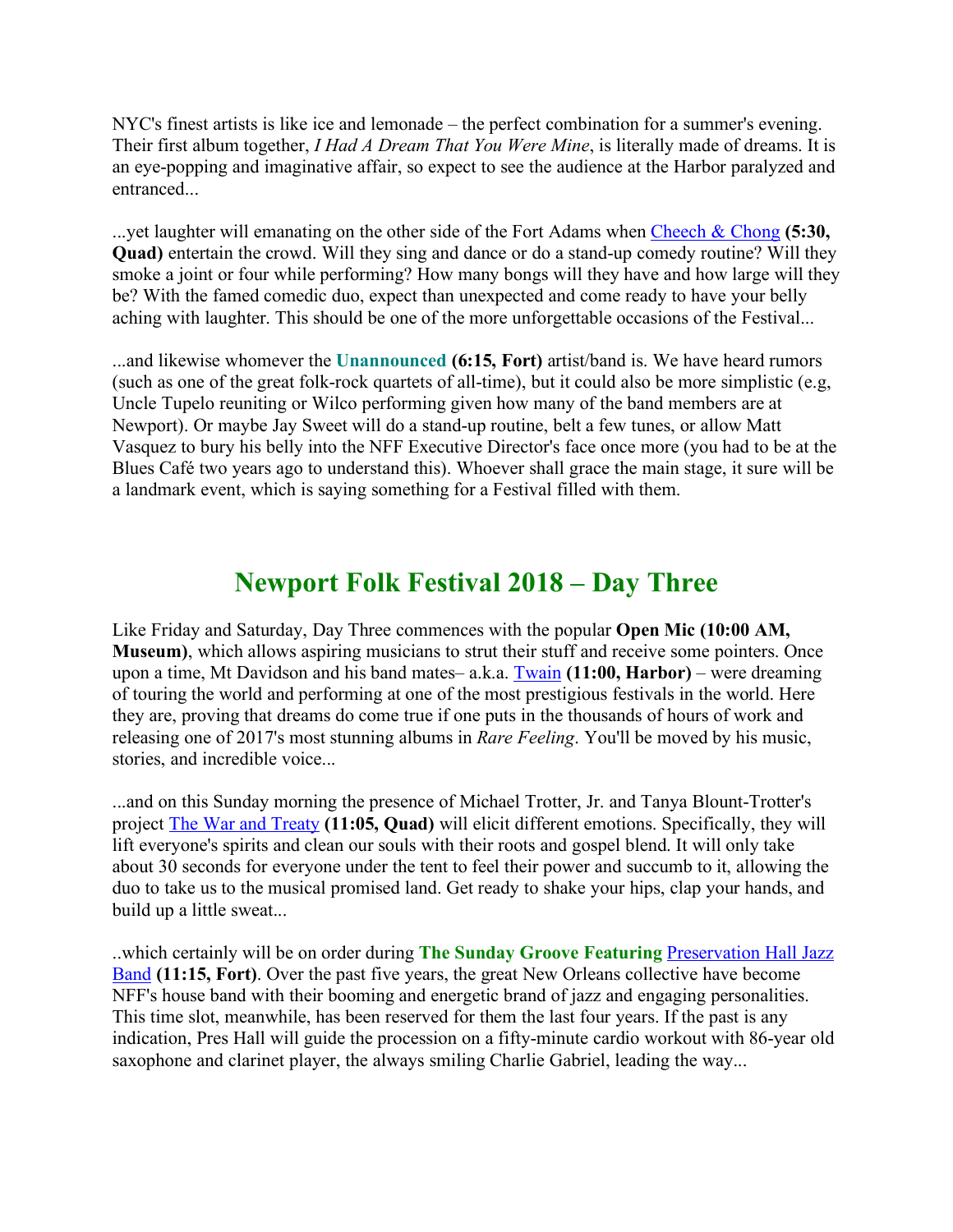...but if you prefer something low-key and more intimate then Kiki Cavazos **(11:30, Museum)** is a must-see. It's not just because the confines of the Museum will be more relaxing, but the Montana native will take you back to the 1920s Mississippi delta with her throwback bluegrass and folk style. Harmonica, steel guitar, and a classic voice that has an air of Patsy Cline, and Cavazos will be one of the artists that festival-goes will be telling their friends all about long NFF is over...

...while Jen Cloher **(12:05, Harbor)** needs no introduction. Well, the long-time Melbourne-based artist really should not because she is only one of Australia's best and most decorated singersongwriters. She can rock hard with the best of in the industry or tone things down and turn into Joni Mitchell. Which version she will reveal on this afternoon is a mystery, but she is guaranteed to grab everyone's attention with her music and deeply personal and emotional stories. For those first discovering Cloher, they'll get to understand why *The Guardian* called her 2017 self-titled album *"a slow-burning masterpiece from a first-class songwriter"..*.

...and one of 2018's masterpieces is Khruangbin's **(12:15, Quad)** *Con Todo El Mundo*. An early favorite for album of the year, Laura Lee (bass), Mark Speer (guitar), and Donald "DJ" Johnson (drums) infuse the sounds of the Middle East with groovy and dreamy Western psych-rock textures. Vocals are limited in their music, but there is no need for them when the music is as mesmerizing and enchanting as what the London-based trio create. They are, in other words, the snake charmers of the music world, transfixing and captivating all those who get close to their exotic sounds...

...whereas Michael David Rosenberg – a.k.a. Passenger **(12:30, Fort)** – serenades his audiences with moving dream-folk tunes and moving folk-pop ballads. Despite his fame, the former busker remains a humbled individual, often engaging the crowd and telling light-hearted, personal stories. People come, however, for his songs, which often take on the tone of a fairy tale and other times a myth coming to life. In some respects, his own life is a myth that is now the hallmarks of a legend...

...whereas the worldly traveler Becca Mancari **(12:35, Museum)** is an unknown legend for now. For those who have already had the privilege to hear her sing and experience the journeys and lessons that fill her stories, they know that the Nashville-based artist has the chance to be as popular and influential as Sharon Van Etten, Lucius, and Beach House. This isn't just namedropping – Mancari combines all these great artists' gifts into one individual, crafting widescreen, dreamy soundscapes and emotionally moving tales. The Museum isn't big enough to hold her expansive sound, but seeing her in this intimate setting will be an experience to behold...

...and likewise when the Tamara Lindeman-led outfit The Weather Station **(1:15, Harbor)** gather on the adjacent stage. Their participation at NFF is a long-awaited and much-deserved one, as the Toronto-based band have been wowing critics for a decade. Their 2017 self-titled album was their breakthrough, as it was celebrated around the world. *Exclaim!* called it *"Lindeman's loosest, most confident album yet, but it may also prove to be her most deeply psychological"*. As Lindeman reveals her soul on this Sunday afternoon, expect an appreciative audience to honor her with continuous applause and salute her for her perseverance and achievements...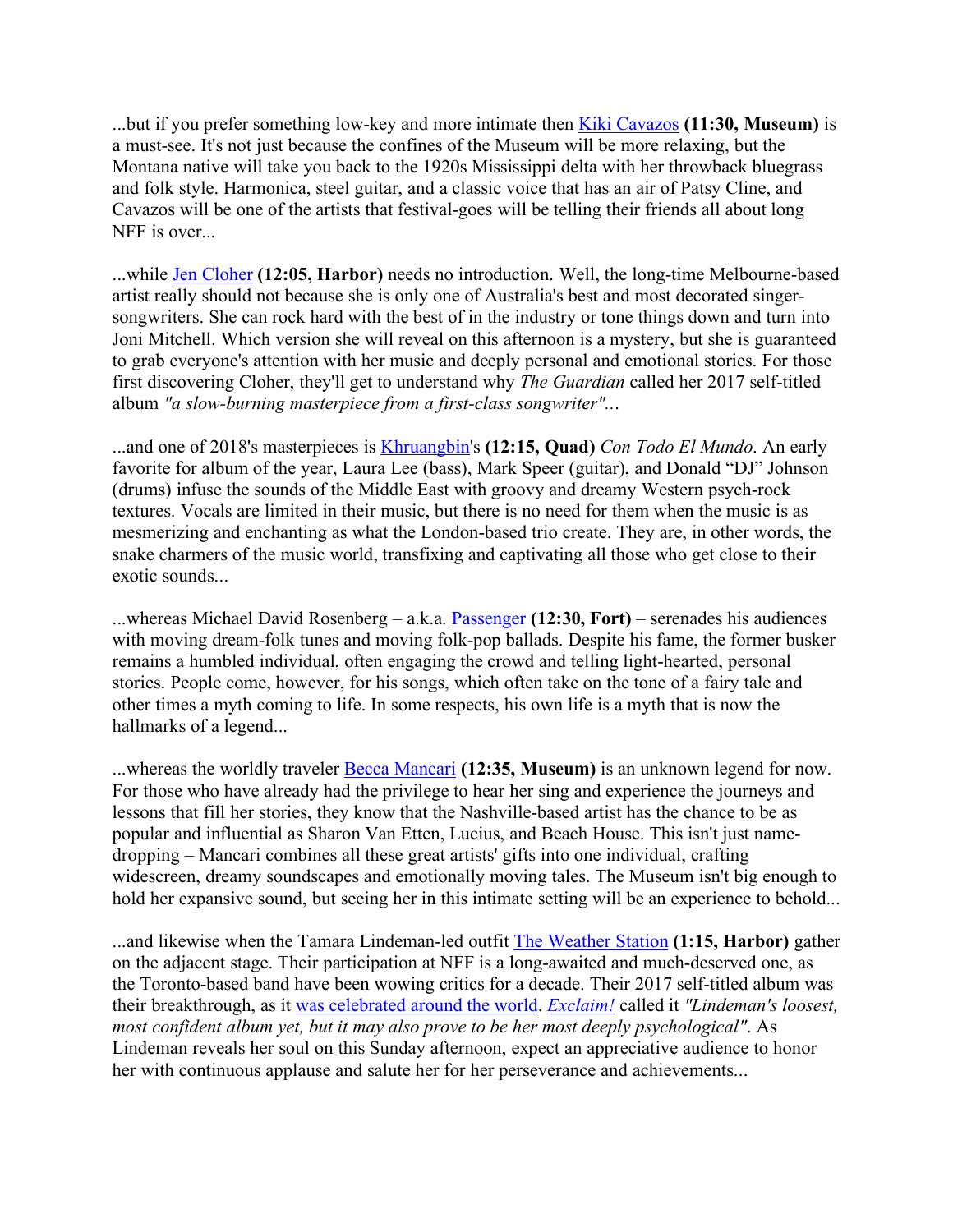...while on the other side of the wall guitar fanatics and Wilco fans will be assembling to see Nels Cline's **Curtis Rogers Memorial Resonator Excursion (1:30, Quad)**. Details on this special event are scant, but the guess is that Cline will be armed with a couple of dozen guitars and joined on stage by other guitar gods. Together, they'll jam for nearly an hour and tell stories about the first time they picked up a twelve-string. Well, that's what we think will happen. It's also possible this will be a show-and-tell performance, where Cline shares his huge collection of quirky guitars. Goes without saying that such an event is one to see ...

...as is the Cordovas' **(1:40, Museum)** performance. Although they come from the Nashville, don't shrug them off and think they're just another typical, Music City band. There are  $f_{\text{ew}} - if$ any – groups who sound like the quintet. Their blend of Americana, roots-rock, and classic rock with hints of psychedelia will have old-school Deadheads smiling just as much as their hipster grandkids, which describes Newport Folk Festival's demographic. In other words, this is one of the shows on the program that will bring older and younger music fans together...

...and so will The Lone Bellow **(1:50, Fort)**. After shooting to immediate indie stardom with the release of their self-titled debut album in 2011, the trio, unlike other Americana and indie-folk bands, have not rested on their laurels. They continue to evolve as musicians and songwriters, wading into darker and more mystical environments to complement their uplifting and boisterous anthems and melodic ballads. As a result, they've become favorites of the Festival collectively and individually, which means a few surprise appearances (cough \*\*\* Brandi Carlile \*\*\* cough). It also means their performance will at times feel like one big campfire sign-a-long and other times a family gathering with arms linked together...

...meanwhile, Nicole Atkins' **(2:25, Harbor)** second performance of the Festival will feel like the '40s, '50s, '60s, and '70s. This isn't because she'll be covering other people's songs, like she'll do on Saturday. On the contrary, she'll be sharing all original music, which has been influenced by pop-noir, classic country-folk, vintage soul and R&B, and neo-psychedelia. Her show, as such, will be like seeing ten performances all at once, especially if she plays a lot from her excellent 2017 album, *Goodnight Rhonda Lee*, which landed on several year-end lists (including our own). To truly appreciate her talent, however, one must see her live...

...which also holds true when it comes to the king of "dad country" Jonny Fritz **(2:45, Quad)**. Previously known as Johnny Corndawg, Fritz is another of a long line of Newport favorites thanks to his quirky and imaginative take of alternative country rock and support from Deer Tick, Dawes, and Alabama Shakes. At one point, he and his talented band will take you to the barn dances that filled up each weekend in the deep south and another moment he's swinging a rollicking tune made for the saloons of the Wild West. But people gravitate to Fritz's music because he is one of the great storytellers of his generation. He's one part Seth MacFarlane and another part Spike Jonze, where his imagination knows no bounds ...

...whereas Toots and The Maytals **(2:45, Quad)** have long been breaking new ground with their summertime reggae. Entering their sixth decade as, this is the one opportunity to see living legends on stage and be reminded what it was like to live in Jamaica in the '60s and '70s. The massive collective, however, have not stayed stagnant nor have they relegated themselves to being a legacy band. On the contrary, they've expanded their approach to infuse funk, Motown,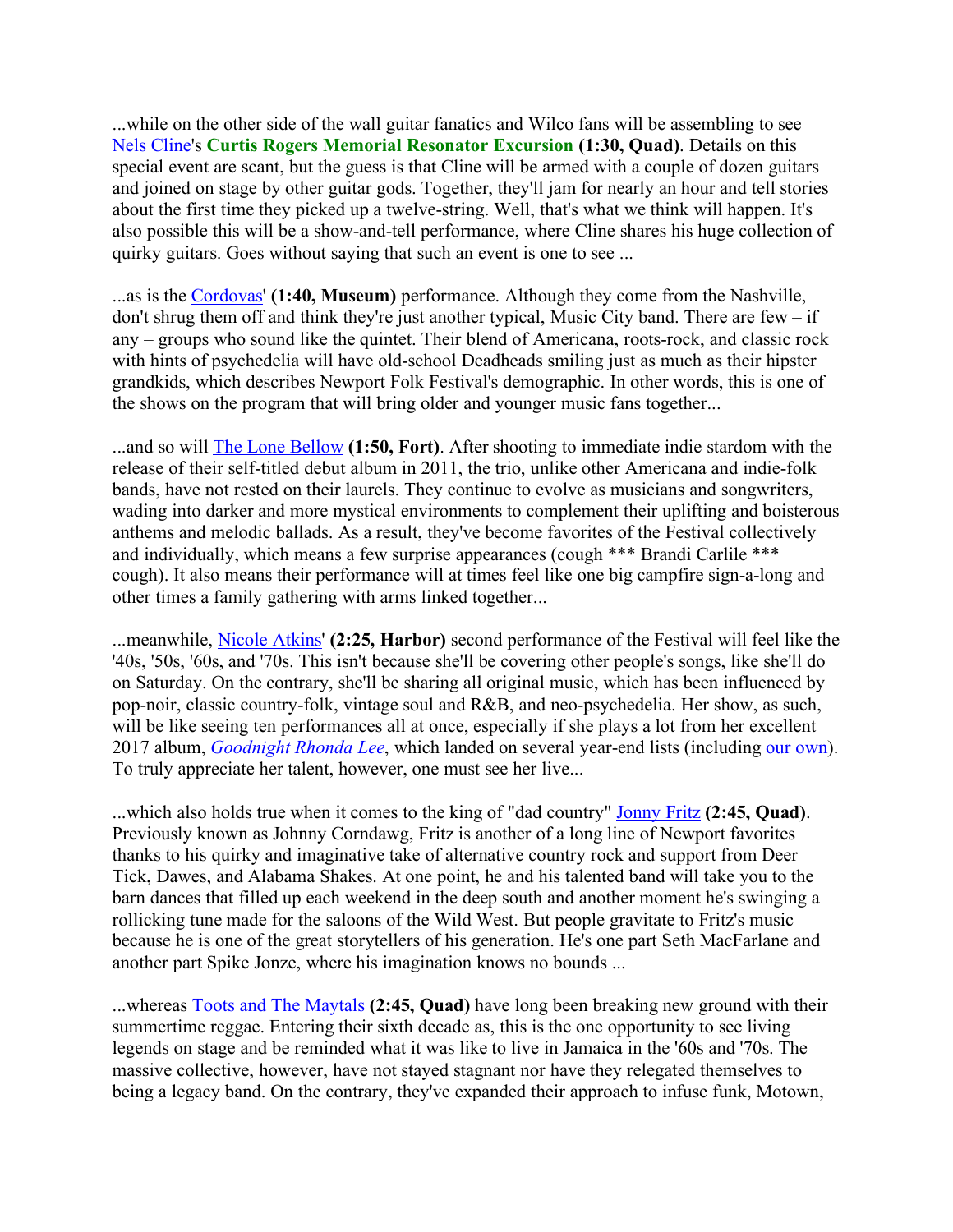and vintage soul elements, making some of their songs sound like they were born in Harlem or Detroit. That said, they're still a reggae band who will bring the sweet grooves and heat...

...just like Gary Clark, Jr. **(3:15, Fort)** will be on the big stage, but he does these things with his fiery blues-rock. One of the 21st Century's great guitarists – if not preeminent guitarist – Clark, Jr. has been compared to every great. Hendrix, Santana, Vaughn, Beck, Page, Berry, Prince, you name it and he's been mentioned alongside them. The Austin native, though, isn't a one-trick pony, as he's become a gifted songwriter in the Buddy Guy mould. From social and political issues to sharing his own personal struggles and demons to discussing faith, Clark, Jr. covers it all. He is, as such, the complete package...

...as is folk, country, and bluegrass artist Charlie Parr **(3:40, Harbor)**. One of the great fingerpicking guitar players of his generation and a songwriter from the John Prine school, the Minnesota native remains one of music's most underappreciated and underrated artists. But those in the know realize that the self-described "hobo" has the rare gift of occupying an immense stage and commanding everyone's attention. And he does this while seated, picking at his guitar, and sharing his stories about an ordinary guy's life in the ever-changing land called America...

...and Joe Purdy **(3:50, Museum)** is an all-American singer-songwriter who likewise prefers his emotional and powerful stories to do the talking. There aren't many special bells and whistles in Purdy's music (maybe the occasional strings accompaniment) nor overdriven guitars, which speaks to his special talent. His 2016 album, *Who Will Be Next?*, is considered to be an American classic, as he tackles issues of racism, hate, and violence in the US. The record is comparable to Dylan's *When The Times They Are A-Changin'*, one that captures history through music and will long be remembered as one of the decade's most important and necessary...

...and should Brittany Howard of Alabama Shakes, Becca Mancari, and Jesse Lafser continue to perform as Bermuda Triangle **(4:10, Quad)**, they, too, could go down as one of country and folk music's most celebrated and revered trios in history. Unlike their own projects, the threesome create low-key and intimate songs that are focused on gorgeous three-part harmonies and stories about being a woman and a stranger in today's USA. While their tunes have a solemn vibe, there should be at least three memorable, jaw-gaping moments, just like there were when the last time a powerhouse, all-women trio last graced the Quad Stage (case/lang/viers)...

...while the powerhouse that is Brandi Carlile **(4:45, Fort)** will deliver unforgettable moments throughout her set. Her latest album, *By the Way, I Forgive You*, has been applauded far and wide, and her performance on *Jimmy Kimmel Live!* left several mouths agape. Much of the same should occur on this late Sunday afternoon with thousands of people standing, clapping, and paralyzed in utter enchantment, particularly when she sings, "The Joke", which is one of the songs of the year. This is a show not to be missed...

...although movie buffs and NFF historians will want to catch a viewing of *Two Trains Runnin'* **(5:00, Museum)**. Presented by newportFILM, the documentary presents how famous blues musicians from the 1930s ended up playing in the 1964 Newport Folk Festival. The film is sure to be a tear-jerker, highlighting the difficulties it was for many artists, particularly African-Americans, to be heard and seen. *Two Trains Runnin'*, however, is more than just a musical